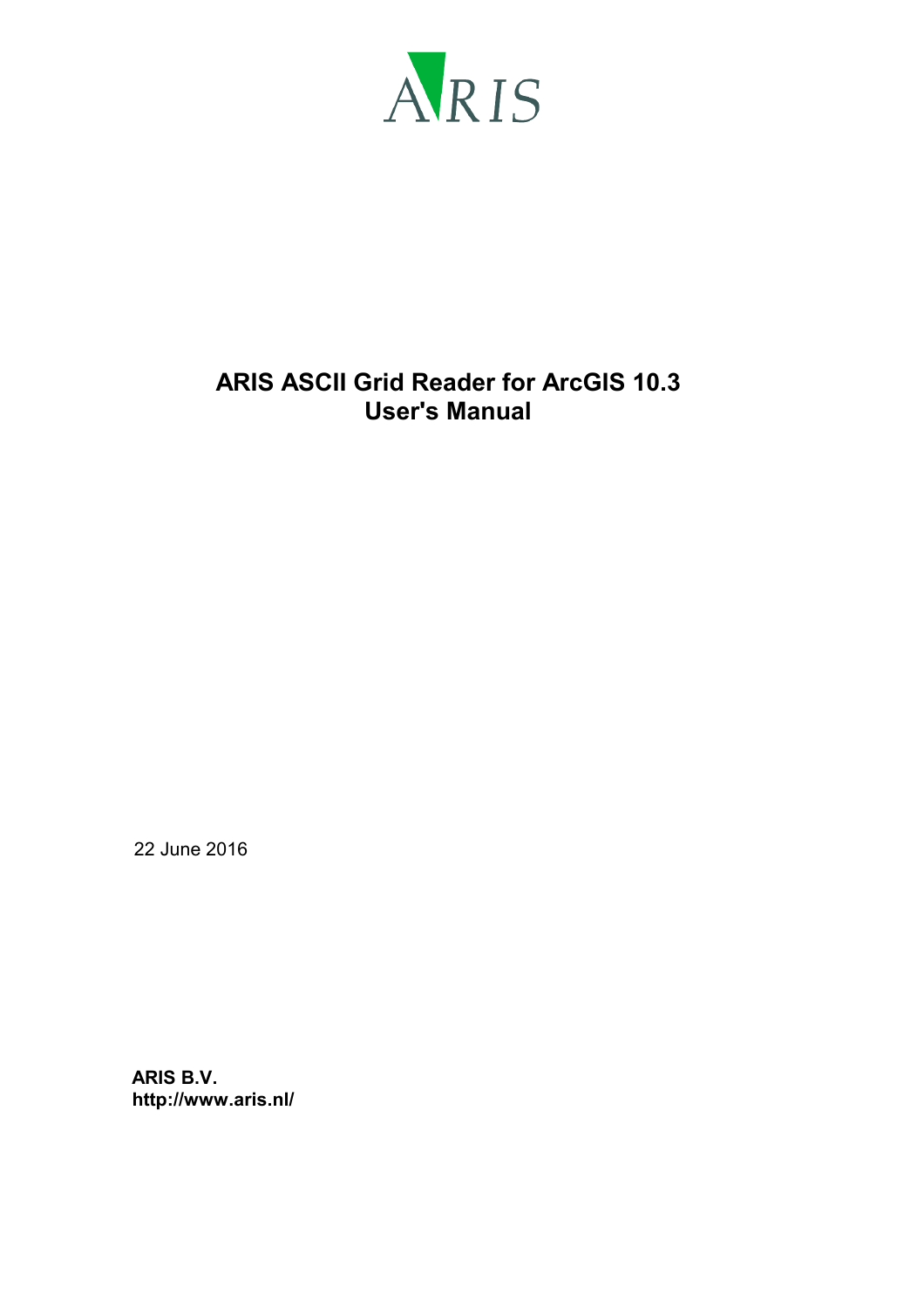# **Table of contents**

| 1.                              |  |
|---------------------------------|--|
| 2.                              |  |
| 2.1<br>2.2<br>2.3<br>2.4        |  |
| 3.                              |  |
| 3.1<br>3.2                      |  |
| $\overline{4}$ .                |  |
| 4.1<br>4.2<br>4.3<br>4.4<br>4.5 |  |
| 5.                              |  |
| 6.                              |  |
| 7 <sub>1</sub>                  |  |
| 8.                              |  |
| 8.1<br>8.2<br>8.3               |  |
|                                 |  |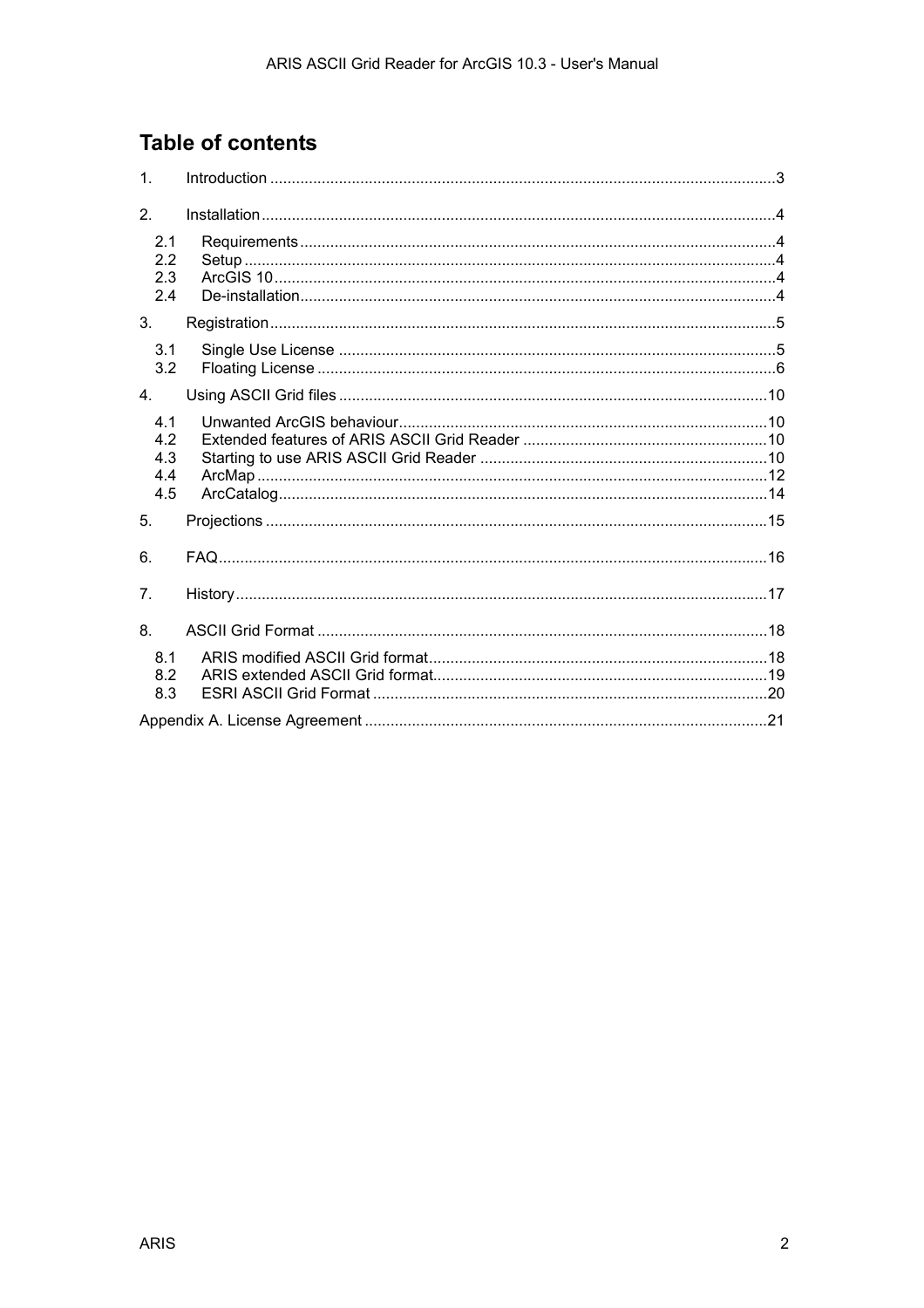### <span id="page-2-0"></span>**1. Introduction**

ARIS ASCII Grid Reader for ArcGIS is designed to view an ASCII Grid in ArcCatalog and ArcMap streched between the real MIN and MAX values without having to convert those files or to calculate statistics.

Spatial models, which have been written outside of standard GIS applications (i.e. written in C/C++ or Fortran), often use the ASCII Grid format for storing intermediate and / or final results. In order to view this data in ArcMap, in older versions of ArcGIS it was necessary to use ArcToolbox to perform a conversion from ASCII Grid to a native ESRI GRID. This ESRI GRID can then be viewed in ArcMap. Another option would be to use ArcObjects to perform the conversion in the background, and show the result.

ARIS created a solution, long before the native support by ESRI, which makes it possible to preview ASCII Grids directly and without conversion in ArcCatalog, and to add them to ArcMap. All the default raster operations in ArcMap (for example the Raster Calculator) can be applied to the ASCII Grid. Floating-point and integer type ASCII Grids are recognized automatically. The ESRI driver used to show the GRID mostly in one grey color in previous ArcGIS versions. The ARIS driver always shows the GRID between the real MIN and MAX values, giving a realistic view of the data.

The ARIS ASCII Grid Reader is implemented as a dll which, once placed in the correct ArcGIS directory, is used to identify files in the ASCII Grid format.

The ARIS ASCII Grid Reader 2.0 can be used with ArcGIS 8 or 9 (ArcView, ArcEditor or ArcInfo). If you need this, download the "ARIS ASCII Grid Reader for ArcGIS 9" version.

The ARIS ASCII Grid Reader 3.0 can be used only with ArcGIS 10.0, due to incompatible changes made by ESRI in ArcGIS 10.0. In ArcGIS 10 an ASCII Grid is always read by the native ESRI driver ('AS DESIGNED' by ESRI). This is the reason why ARIS ASCII Grid Reader can only read slightly modified ASCII Grids in ArcGIS 10 (see paragraph [8.1 ARIS](#page-17-0)  [modified ASCII Grid format\)](#page-17-0).

The ARIS ASCII Grid Reader 3.1 can be used only with ArcGIS 10.1.

ARIS ASCII Grid Reader 3.2 is suitable for ArcGIS 10.1 and ArcGIS 10.2

ARIS ASCII Grid Reader 3.3 is suitable for ArcGIS 10.3

This manual only describes the ARIS ASCII Grid Reader for ArcGIS 10.3 version. For future ArcGIS versions check for a newer version of the ARIS ASCII Grid Reader.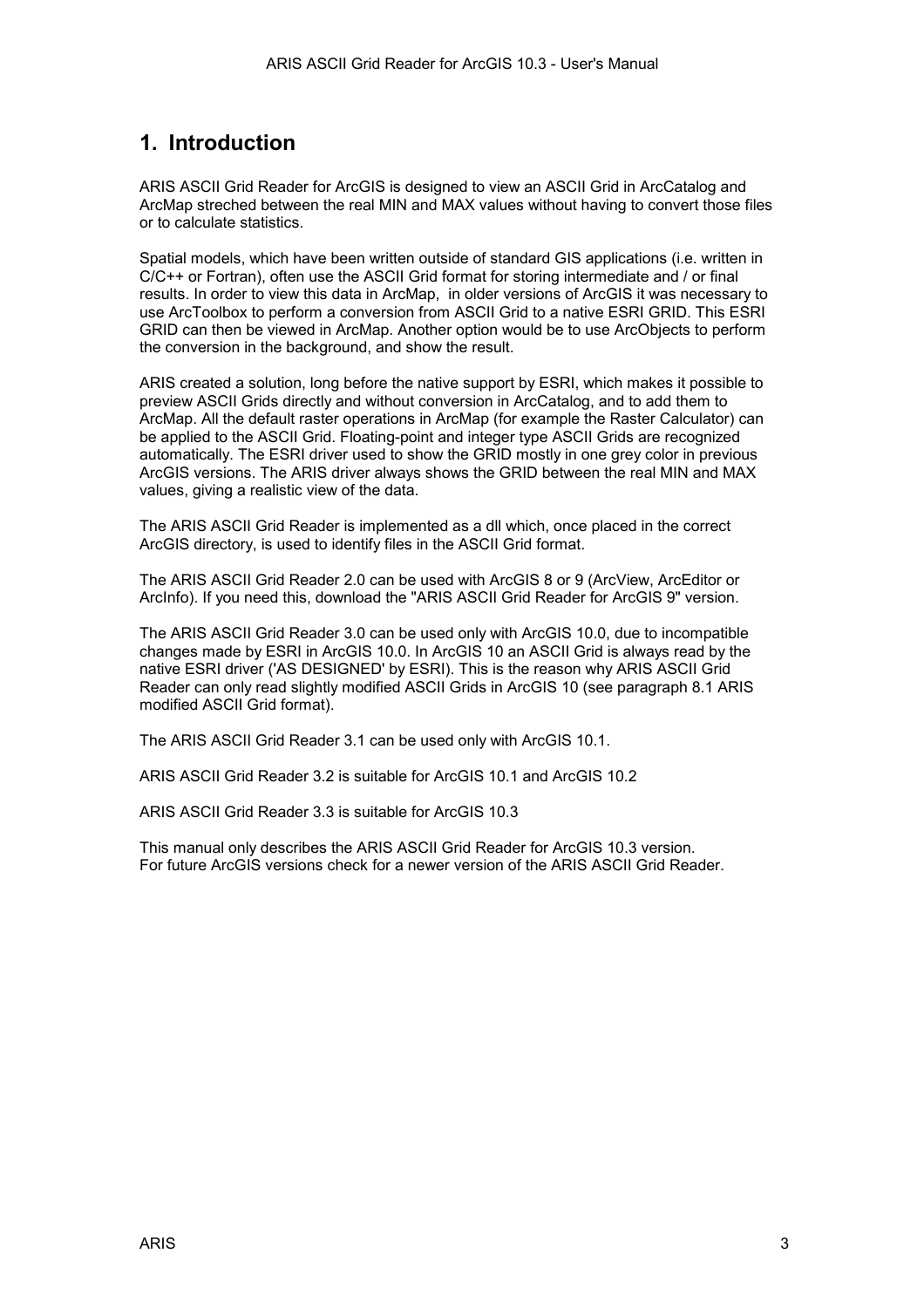# <span id="page-3-0"></span>**2. Installation**

#### *2.1 Requirements*

Required is one of the following ArcGIS 10.3.x licenses:

- ArcGIS for Desktop Basic
- ArcGIS for Desktop Advanced
- ArcGIS for Desktop Enterprise

Additional extensions like Spatial Analyst are not required.

ArcGIS is not required for the "License Manager only" setup.

### *2.2 Setup*

Download the setup from [http://www.aris.nl/download.](http://www.aris.nl/download) 

The automatic setup needs to be executed by an administrator:

- Single Use License: ARISAsciiGridReaderSetup33.exe (Trial License included)
- Floating License: ARISAsciiGridReaderSetupFL33.exe (License Manager included)

The setup procedure checks if ArcGIS is installed, and determines the installation directory. Any necessary changes in configuration files for ArcGIS are carried out automatically. It may me necessary to explicitly install as administrator. Having administrator privileges is not always sufficient.

Note:

Having a Floating License it is also possible to do a License Manager only setup to avoid the requirement for ArcGIS on the License Manager Server:

• License Manager: ARISAsciiGridReaderSetupLM33.exe

### *2.3 ArcGIS 10*

In ArcGIS 10 it may not be possible to disable the default ArcInfo ASCII grid through the ArcGIS Raster Formats form. ESRI declared this is "AS DESIGNED". To be able to use the ARIS ASCII Grid Reader you may need to use a slightly modified ASCII Grids as outlined in paragraph [8.1 ARIS modified ASCII Grid format](#page-17-0) 

### *2.4 De-installation*

De-installation of the ASCII Grid Reader is straightforward, but make sure you exit all ArcGIS applications before de-installing the ASCII Grid Reader.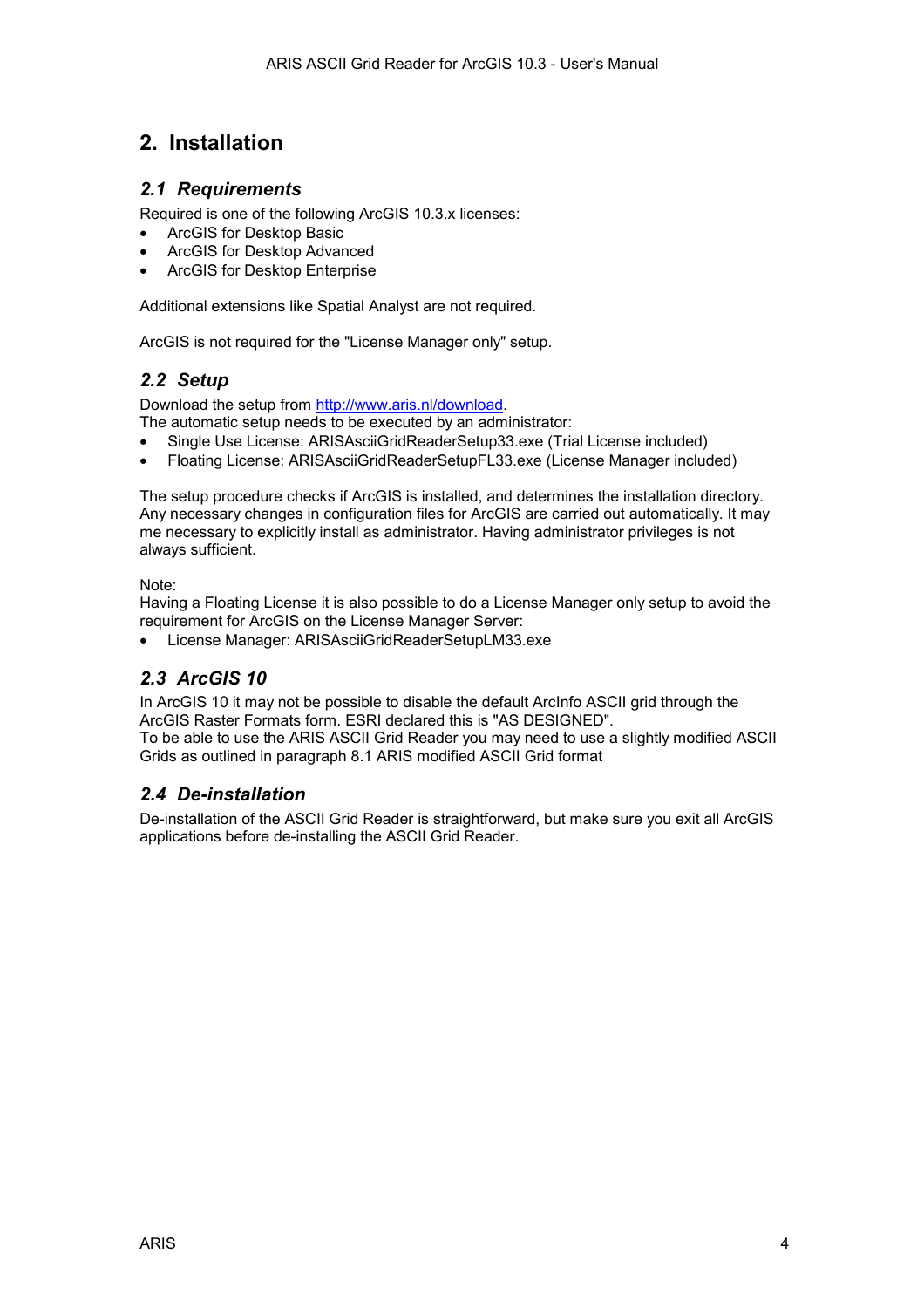## <span id="page-4-0"></span>**3. Registration**

ARIS ASCII Grid Reader has two license types:

- Single Use License. One license is valid for one computer only;
- Floating License. A floating license is handled by a central server and allows a maximum number of users to simultaneously use the executable.

### *3.1 Single Use License*

#### 3.1.1 Trial license

The distributed version of the ASCII Grid Reader is a fully functional version, except that there is a reminder message shown, almost each time you open an ASCII Grid file or when ArcGIS is requesting information from the ARIS ASCII Grid Reader. For this reason you might see many reminder screens, especially when browsing a directory with many ASCII Grids (only in trial license mode).

| Reminder                                                                                                                                         |  |  |  |
|--------------------------------------------------------------------------------------------------------------------------------------------------|--|--|--|
| The current license for 'ARIS ASCII Grid Reader' is a trial license. Press 'Register'<br>to register this product and use the permanent license. |  |  |  |
| $\n  0$ K button will be enabled in 2 seconds $\n  1$                                                                                            |  |  |  |
| Register                                                                                                                                         |  |  |  |

### 3.1.2 Register

Pressing the *Buy Now!* button will take you to our online store, where you can order this product. Note that you will need the hardware fingerprint of the computer where you want to install the tool, shown in the dialog below (appears when you press *Enter Key*). After you complete your purchase, a personal registration key will be sent to you by email. Please store this key in a safe place.

Pressing the *Enter Key* button will present you with the following dialog, where you must enter your name and the registration key.

| <b>Enter Key</b>                                                       |                    |  |  |
|------------------------------------------------------------------------|--------------------|--|--|
| Enter the registration name and key below, exactly as given to<br>you. |                    |  |  |
| Hardware fingerprint: 0A1F-E532                                        |                    |  |  |
| Name:                                                                  |                    |  |  |
| Key:                                                                   |                    |  |  |
| OΚ                                                                     | Cancel<br>Buy Now! |  |  |

Once you have entered a valid registration key, press *OK*. This key will be stored on your PC.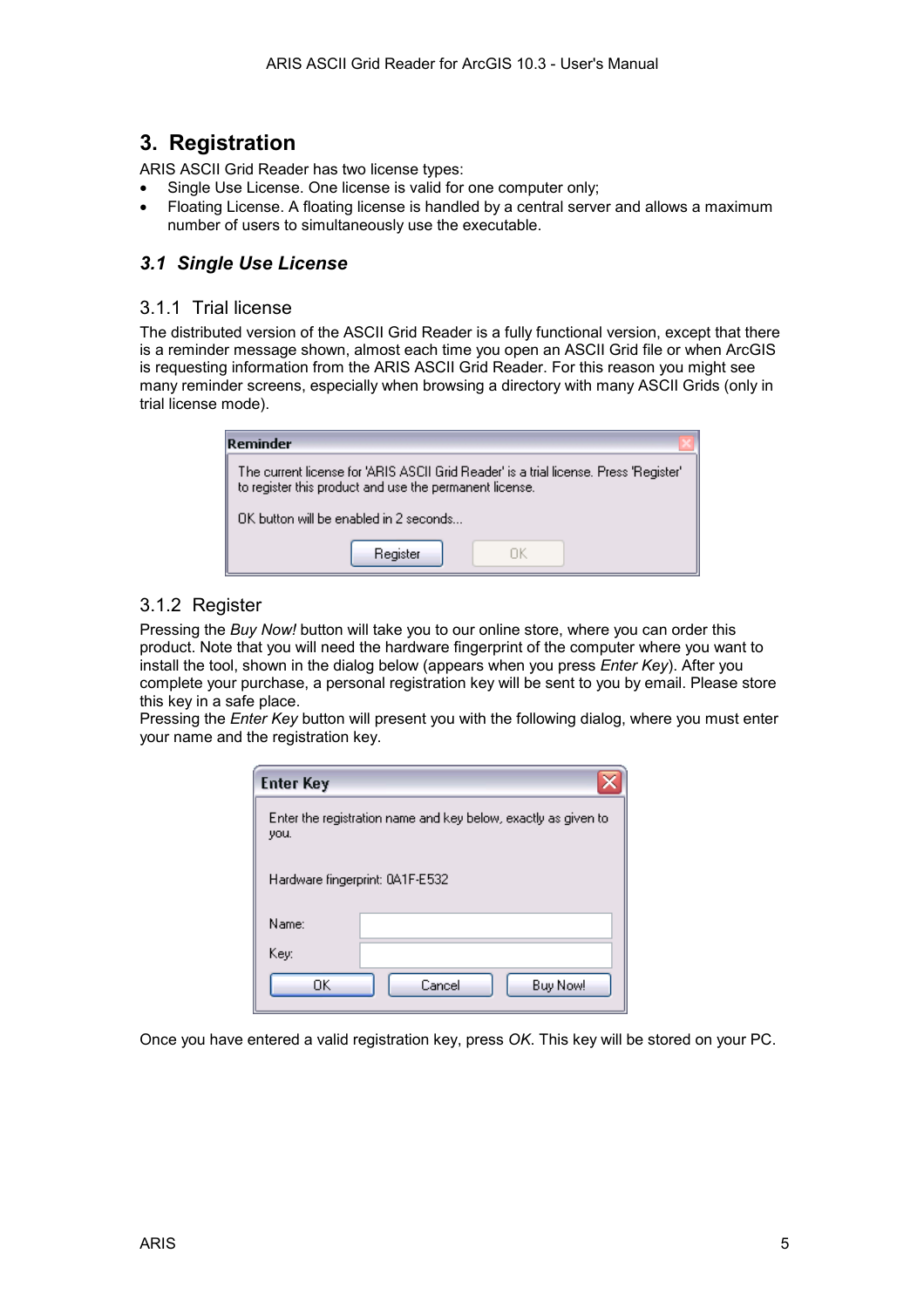

<span id="page-5-0"></span>It may be necessary to register explicitly as administrator to let the license key be persistent between sessions (administrator privileges might not be sufficient).

If you have the ARIS License Checker installed, the registration forms are also accessible through the ARIS License Checker. The ARIS License Checker is available without cost from [http://www.aris.nl/download.](http://www.aris.nl/download)

The ARIS License Checker is also a better alternative for registration if you still get reminder messages after successful registration.

#### 3.1.3 Update license

When your license is not valid anymore through changes on your PC, you can obtain a new license (fair use policy) after you unregister the license using the ARIS License Checker. The ARIS License Checker is available without cost from [http://www.aris.nl/download.](http://www.aris.nl/download) 

Send an e-mail to [helpdesk@aris.nl](mailto:helpdesk@aris.nl) with:

- ARIS product name and version
- original hardware fingerprint (active license, if available)
- registration name (active license)
- license key (active license)
- confirmation code (from unregister)
- new hardware fingerprint (from register)

If you are entitled to receive a new license key, a new key will be sent to you by e-mail as soon as possible (same day, but might also take some days as this is not an automated process).

### *3.2 Floating License*

#### 3.2.1 Register

A floating license is handled by a central server and allows a maximum number of users to simultaneously use the tool. This paragraph describes how to register and start the central server license manager.

The floating license executable has no evaluation period. After the floating license executable is installed the Floating License must be registered first. Entering the following command in a DOS-box does this:

 cd "\Program Files (x86)\ARIS\ASCIIGridReader" ARISAsciiGridReaderA.exe SERVER REGISTER

The "Enter key" dialog-box appears: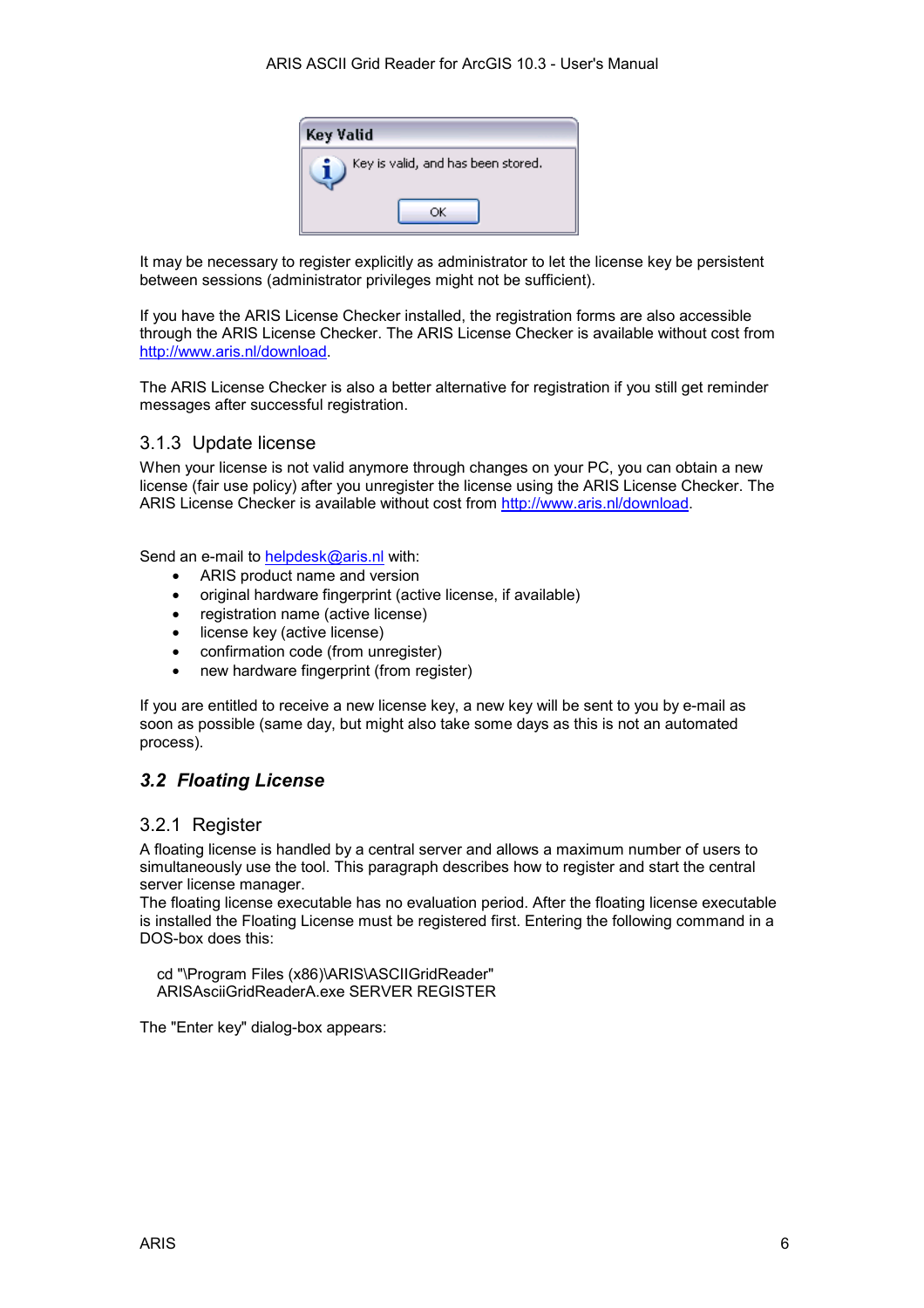#### ARIS ASCII Grid Reader for ArcGIS 10.3 - User's Manual

| <b>Enter Key</b>                                                       |                    |  |  |
|------------------------------------------------------------------------|--------------------|--|--|
| Enter the registration name and key below, exactly as given to<br>you. |                    |  |  |
| Hardware fingerprint: 0A1F-E532                                        |                    |  |  |
| Name:                                                                  |                    |  |  |
| Key:                                                                   |                    |  |  |
| OΚ                                                                     | Cancel<br>Buy Now! |  |  |

Remember the hardware fingerprint and send it back to ARIS (mail to helpdesk@aris.nl). In return you will receive a name and key to register. You can enter these in the "Enter Key" dialog. A message box should confirm your registration:

Once you have entered a valid registration key, press *OK*. This key will be stored on your PC.

| Key Valid                          |  |
|------------------------------------|--|
| Key is valid, and has been stored. |  |
|                                    |  |

It may be necessary to register explicitly as administrator to let the license key be persistent between sessions (administrator privileges might not be sufficient).

After you have registered you can start the license manager:

ARISAsciiGridReaderA.exe SERVER

This shows the server dialog-box for sixty seconds. There can be only one server instance at a time per program.

| ■ Server: C:\Program Files (x86)\ARIS\ASCIIGridReader\ARIS   - -   <br>$\Box$                                                                                                                                                                                                                                                            |
|------------------------------------------------------------------------------------------------------------------------------------------------------------------------------------------------------------------------------------------------------------------------------------------------------------------------------------------|
| 2014.12.17 14:29:11 Starting server<br>2014.12.17 14:29:15 Communications started on TCP port 7628<br>2014, 12, 17 14: 29: 15 Locator started on UDP port 27733<br>2014, 12, 17 14: 29: 15 Server started<br>2014.12.17 14:29:15 Server is listening on the following IP address(es) for client conr<br>2014.12.17 14:29:15 192.168.1.89 |
| Shutdown<br>Copies running/allowed<br>0/1                                                                                                                                                                                                                                                                                                |
| This window will close in 49 seconds.<br><b>Hide Now</b>                                                                                                                                                                                                                                                                                 |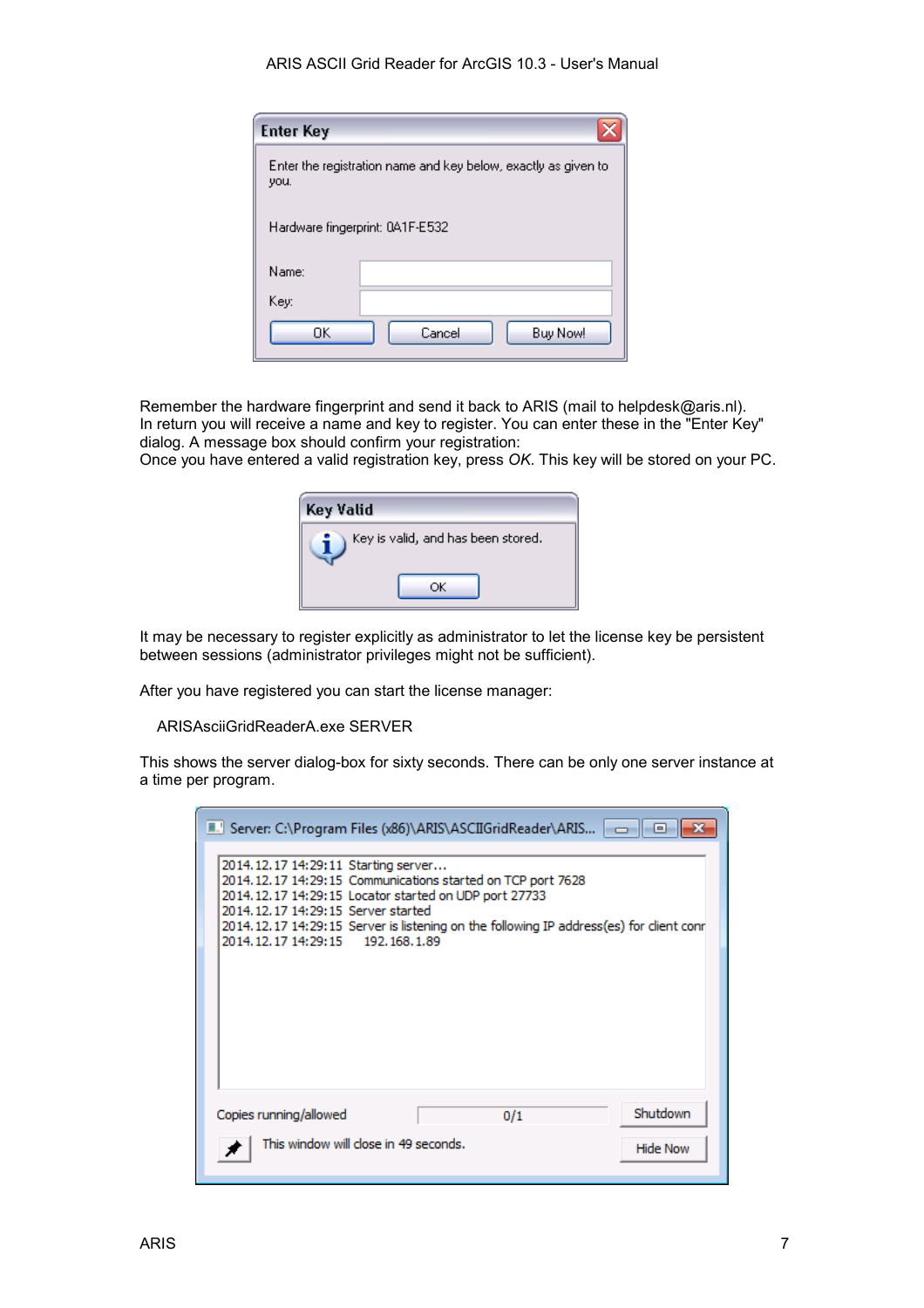The Floating License manager may require a port to be opened in the firewall as will be notified while starting the license manager.

When the server is running the tool can be used on any client machine. A maximum number of users can use the tool at any time. The server window displays how many users are running the tool and how many are allowed to run the tool. For each licensed user two licensed copies are provided in order to enable a user to use the tool in ArcGIS and ArcCatalog simultaneously.

When someone tries to use the tool while no licenses are available that user receives an error message:

| Error! |                                                                                                                                           |  |  |
|--------|-------------------------------------------------------------------------------------------------------------------------------------------|--|--|
|        | You have too many copies of this program already running on your system or network. You are<br>licensed for only 2 copy/copies at a time. |  |  |
|        |                                                                                                                                           |  |  |

The tool can only be used after another user releases his copy. Note that it may take a while (approximately 30 sec.) before the server notices that someone has exited the tool.

Other useful commands on the server-side are:

To start the server and display the server window for a certain time period instead of the normal 60 seconds:

ARISAsciiGridReaderA.exe SERVER10

This will display the server window for a maximum of 10 seconds. There should be no blanks between the SERVER and the time-out period.

To start the server window without a timeout use the command:

ARISAsciiGridReaderA.exe SERVERX

Alternatively you can press the timer-button in the server window.

To shut down the server:

ARISAsciiGridReaderA.exe SERVERDOWN

After this the server must be re-started before any clients can start the executable (in this case ArisFlow).

To unregister the hardware locked program:

ARISAsciiGridReaderA.exe SERVER UNREGISTER

Note to copy the unregister key in order to be able to obtain a new license key.

#### 3.2.2 Update license

When your license is not valid anymore through changes on your PC, you can obtain a new license (fair use policy) after you unregister the license: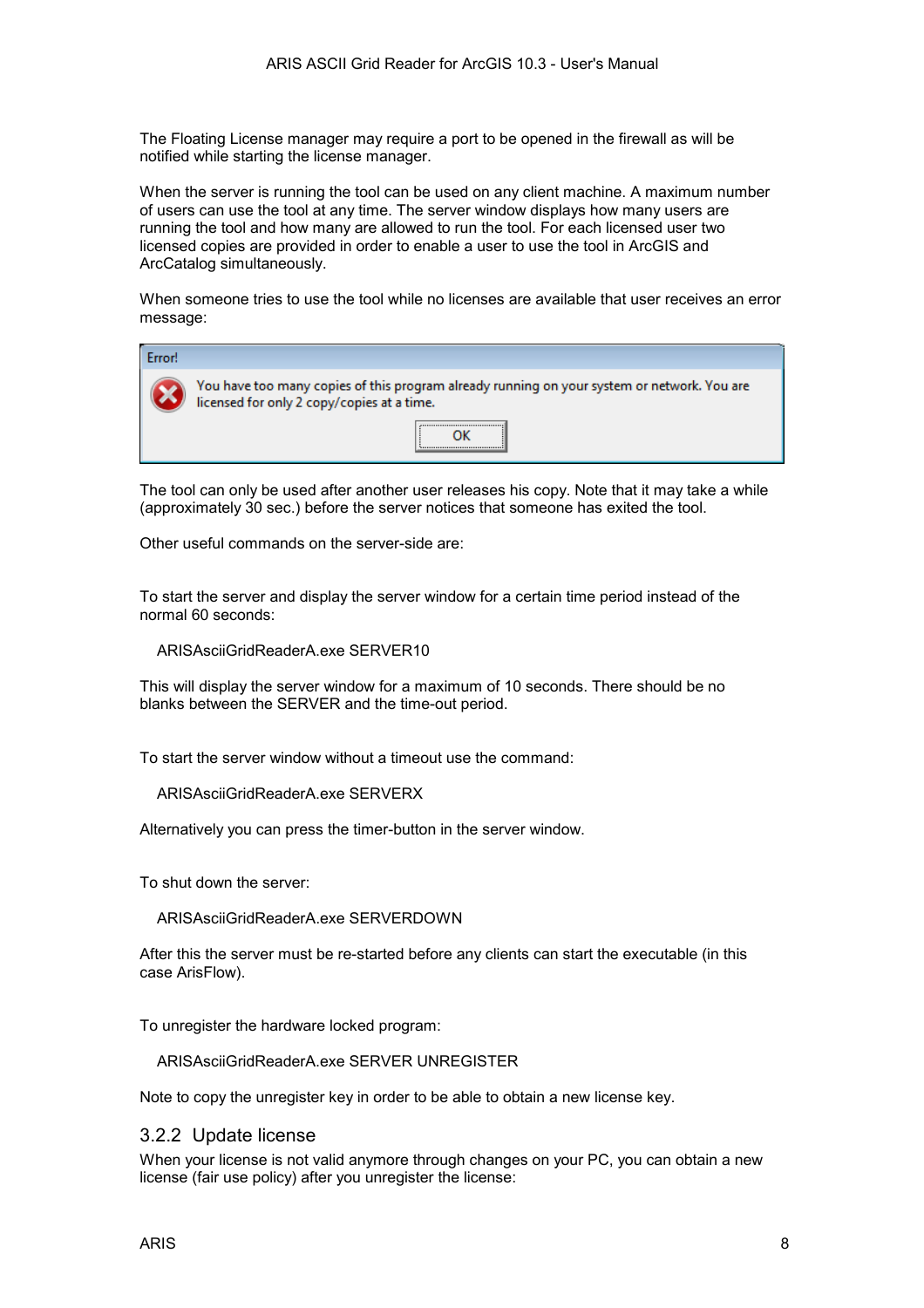#### ARISAsciiGridReaderA.exe SERVER UNREGISTER

Send an e-mail to **helpdesk@aris.nl** with:

- ARIS product name and version
- original hardware fingerprint (active license, if available)
- registration name (active license)
- license key (active license)
- confirmation code (from unregister)
- new hardware fingerprint (from register)

If you are entitled to receive a new license key, a new key will be sent to you by e-mail as soon as possible (same day, but might also take some days as this is not an automated process).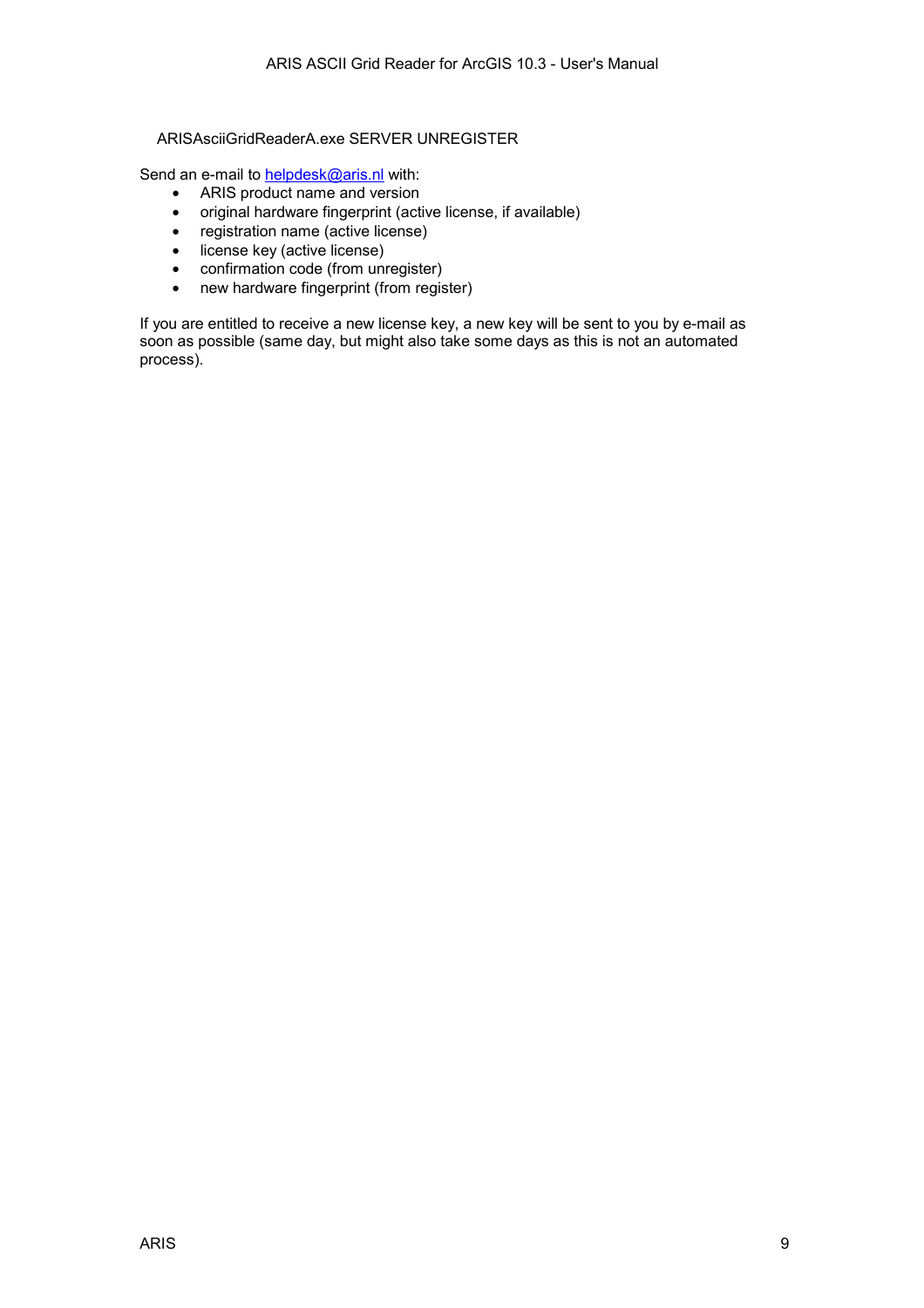# <span id="page-9-0"></span>**4. Using ASCII Grid files**

#### *4.1 Unwanted ArcGIS behaviour*

Since ArcGIS 10.0 an ESRI ASCII Grid is **always** read by the default ArcInfo ASCII Grid driver integrated in the ArcGIS software. There is no way to create a workaround to let another driver or reader (like ARIS ASCII Grid Reader) read the ESRI ASCII Grid instead. This is declared "AS DESIGNED" by ESRI.

In order to use the ARIS ASCII Grid Reader you will have to modify the ASCII Grid slightly by adding an extra first line (see [8.1 ARIS modified ASCII Grid format\)](#page-17-0) or use extended features (see [8.2 ARIS extended ASCII Grid format\)](#page-18-0).

### *4.2 Extended features of ARIS ASCII Grid Reader*

The ARIS ASCII Grid Reader is capable of reading ASCII Grids with:

- Non-square cell size (rectangular cells)
- Non-numeric Nodata value
- Any order of the keywords in the header



```
ncols 3 
nrows 3 
xllcorner 677730.076 
yllcorner 415321.484 
xcellsize 10 
ycellsize 30 
NODATA_value ! 
1 2 ! 
3 4 5 
! 7 8
```
Figure 3. Display of ASCII Grid with a non-square cellsize (by xcellsize and ycellsize) and a exclamation mark (!) as Nodata value in ArcMap using ARIS ASCII Grid Reader

See also [8.2 ARIS extended ASCII Grid format f](#page-18-0)or a detailed description.

### *4.3 Starting to use ARIS ASCII Grid Reader*

Due to the unwanted "AS DESIGNED by ESRI" behaviour of ArcGIS 10 you might have to modify your grids in a way that ArcGIS does not recognize the file as an ASCII Grid but the ARIS ASCII Grid Reader does.

Add an extra first row to the ASCII Grid file as specified in paragraph [8.1 \(ARIS modified](#page-17-0)  [ASCII Grid format\)](#page-17-0). So you add any of the following as the first line:

- newline (empty first row)
- ASCII GRID (ARIS)
- your own meta-data or any other text as long it is not recognized by ArcGIS

The ARIS ASCII Grid Reader will skip the first line and read the rest of the file (being ESRI ASCII Grid).

Note: if you use a non-square cell size keywords the extra first line is not necessary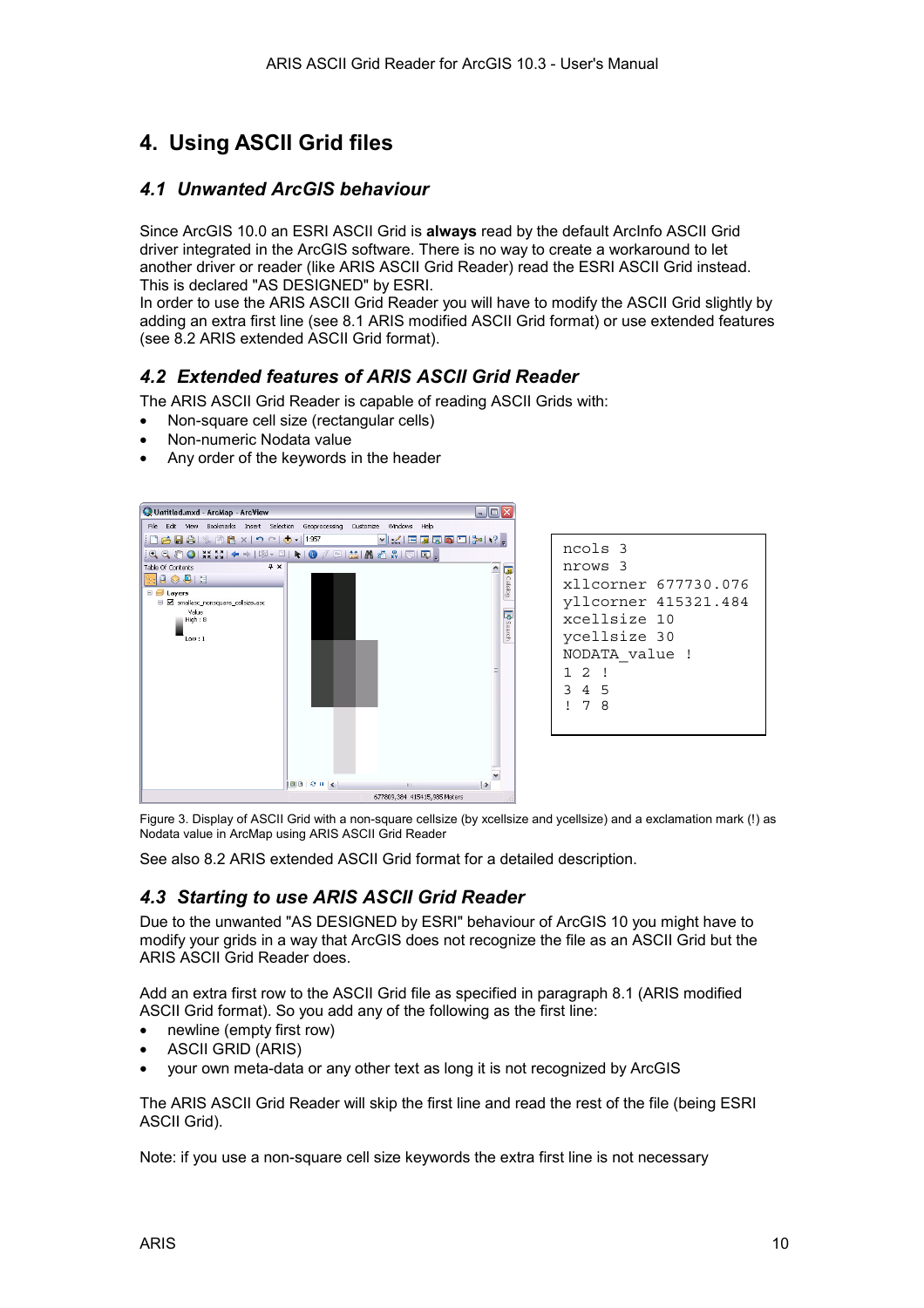Look in the directory <programs>\ARIS\ASCIIGridReader\Example for some examples:

• nonsquare\_xycellsize\_!.asc

ASCII Grid with an empty first row: being read by ARIS ASCII Grid Reader Contains XCELLSIZE and YCELLSIZE for rectangular cells and an exclamation mark (!) as NODATA value.

• nonsquare xydim null.asc

ASCII Grid with " Example with XDIM YDIM and NULL as NODATA" on the first row: being read by ARIS ASCII Grid Reader

Contains XDIM and YDIM for rectangular cells and the text "NULL" as NODATA value.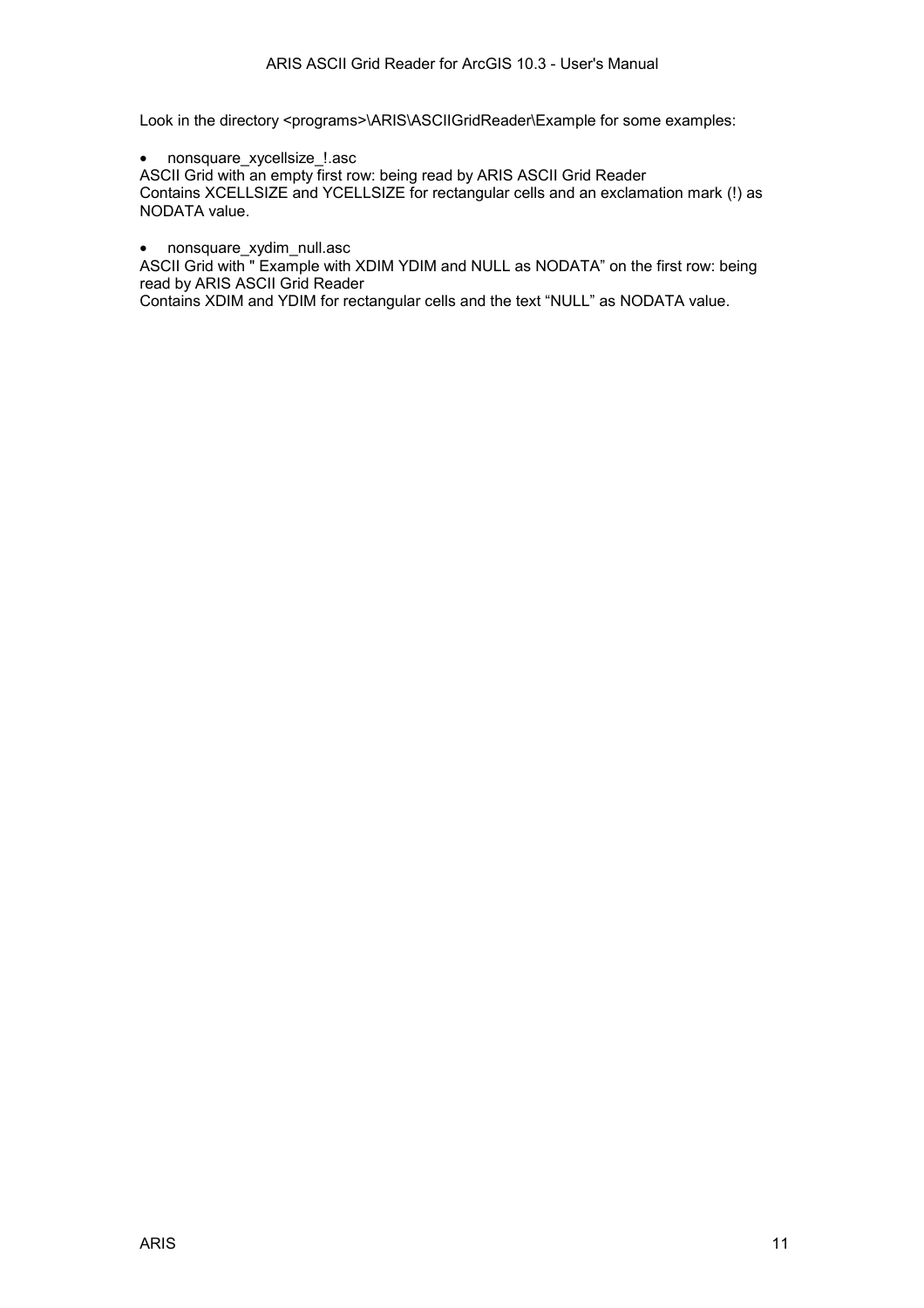### <span id="page-11-0"></span>*4.4 ArcMap*

In ArcMap, use the *Add Data* button to add an ASCII Grid to the map or use *Catalog Window* to drag a file to ArcMap:

| <b>Add Data</b>                                                                                   |                                                                |  |
|---------------------------------------------------------------------------------------------------|----------------------------------------------------------------|--|
| Look in:<br>,,,,,,,,,,,,,,<br><b>翻6153.grd</b><br>图ahn_25.aig<br>scenario_5c.agr<br>IIII test.asc | $\sim$ 4 $\omega$ $\equiv$ $\sim$ 1 $\sim$ 6<br><b>E</b> ASCII |  |
| Name:<br>Show of type:                                                                            | Add<br>6153.grd<br>Cancel<br>Datasets and Layers<br>٧          |  |

Figure 3. Add ASCII Grid directly to ArcMap

Note: Only ASCII Grid files that have a file extension \*.asc, \*.grd, \*.agr or \*.aig can be used. Other file extensions will be ignored.



Figure 4. View ASCII Grid between real MIN and MAX in ArcMap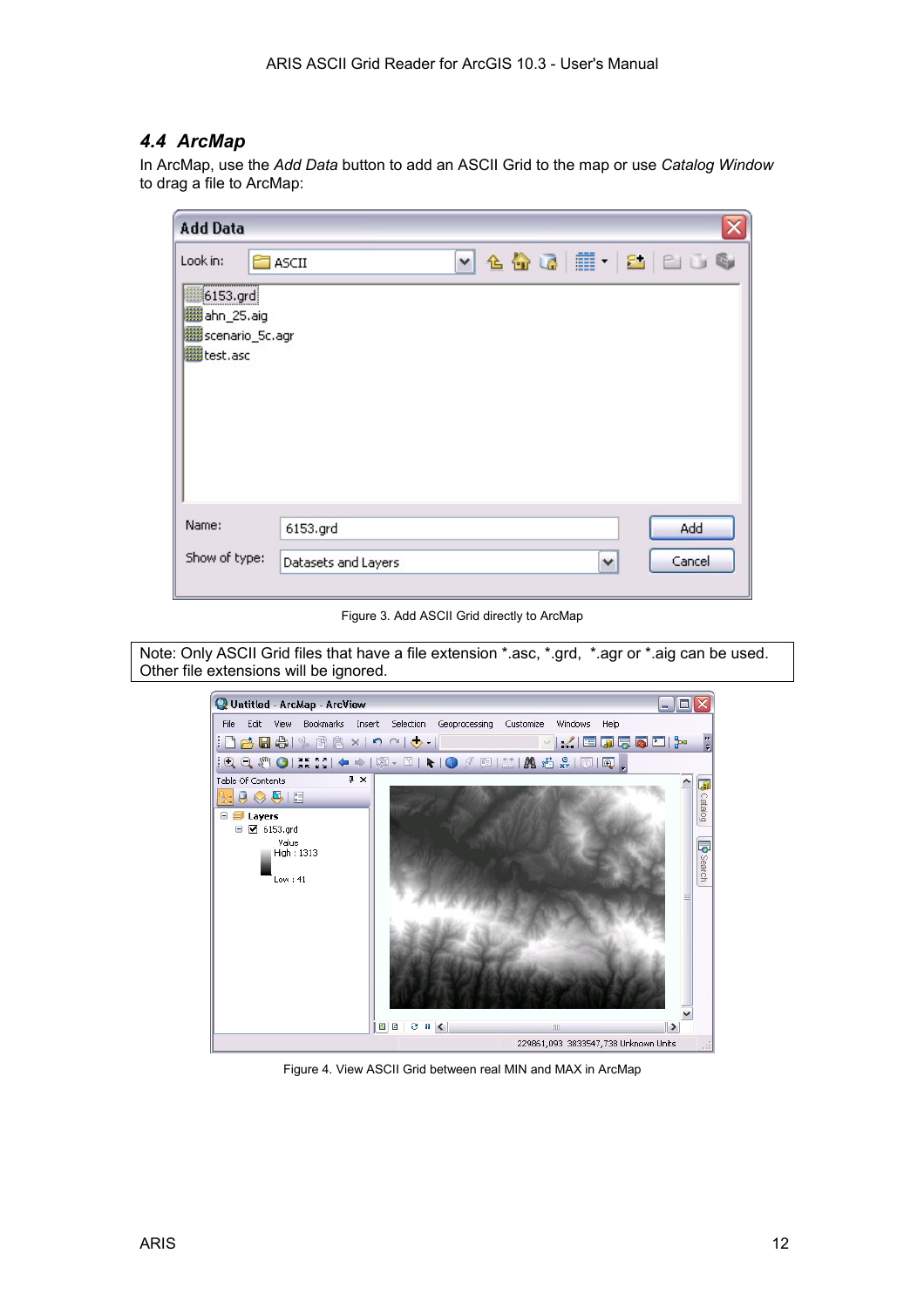Switch quickly to a (another) color ramp by double clicking in the legend on the grey scale ramp.



Figure 5. Set another Color Ramp on the ASCII GRID



Figure 6. View ASCII Grid with color ramp

Likewise, all standard functions, such as the *Raster Calculator* and other *Spatial Analyst functions* are available.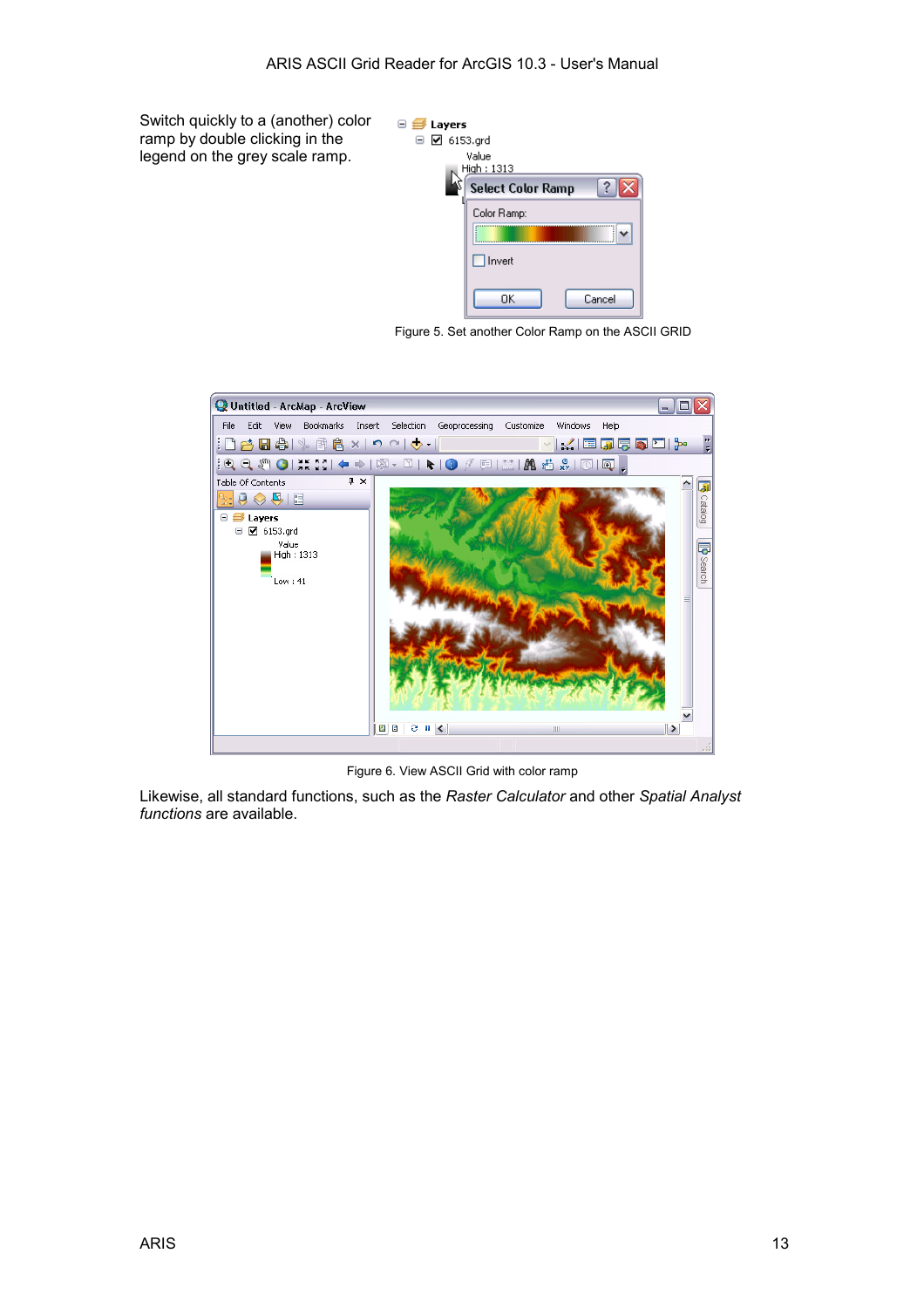### <span id="page-13-0"></span>*4.5 ArcCatalog*

ArcCatalog recognizes ASCII Grids automatically and a Preview is created instantly.



Figure 7. Preview of an ASCII Grid shown in ArcCatalog.

In ArcCatalog also standard functions are available, such as *Export to other format*.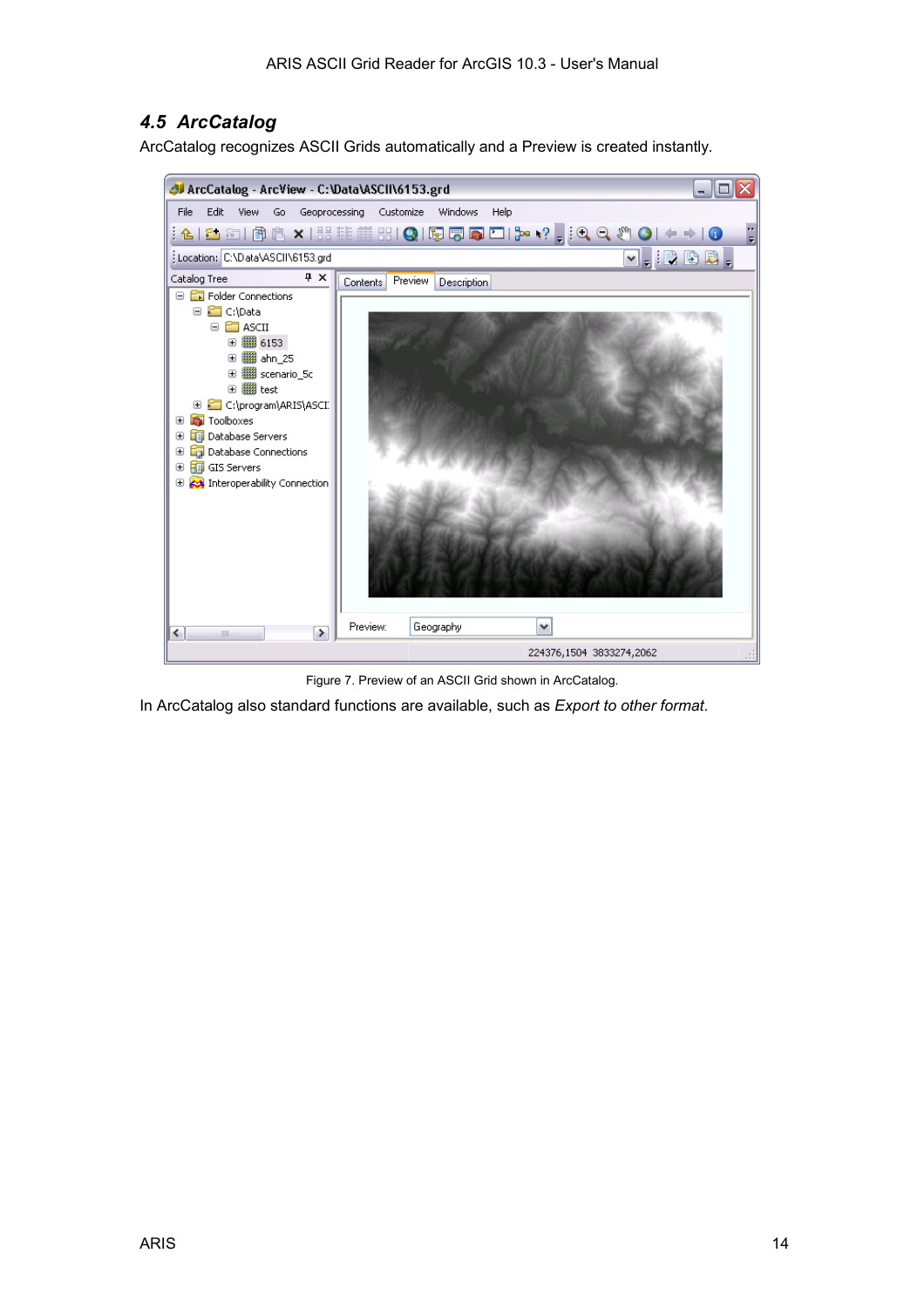## <span id="page-14-0"></span>**5. Projections**

Projection information is passed to ArcMap and ArcCatalog, if a projection file accompanies the ASCII grid. Projection files should have the same name as the ASCII file, but with a .prj extension. For instance, if the ASCII grid is named *myraster.asc*, the projection file should be called *myraster.prj*. Both files should be placed in the same folder.

Even if all your data uses the same projection, you can still add a projection file to the ASCII grid, since this will stop ArcMap from warning you that your raster doesn't contain projection information.

The easiest way to find a valid projection file is to browse the ArcGIS installation folder, in the subfolder *Coordinate Systems*. For instance, the projection file for WGS 1984 can be found in *C:\Program Files\ArcGIS\Desktop10.3\Coordinate Systems\Geographic Coordinate Systems\World*. Just copy this file to the folder containing your ASCII grid and rename the copy to match the base name of the grid.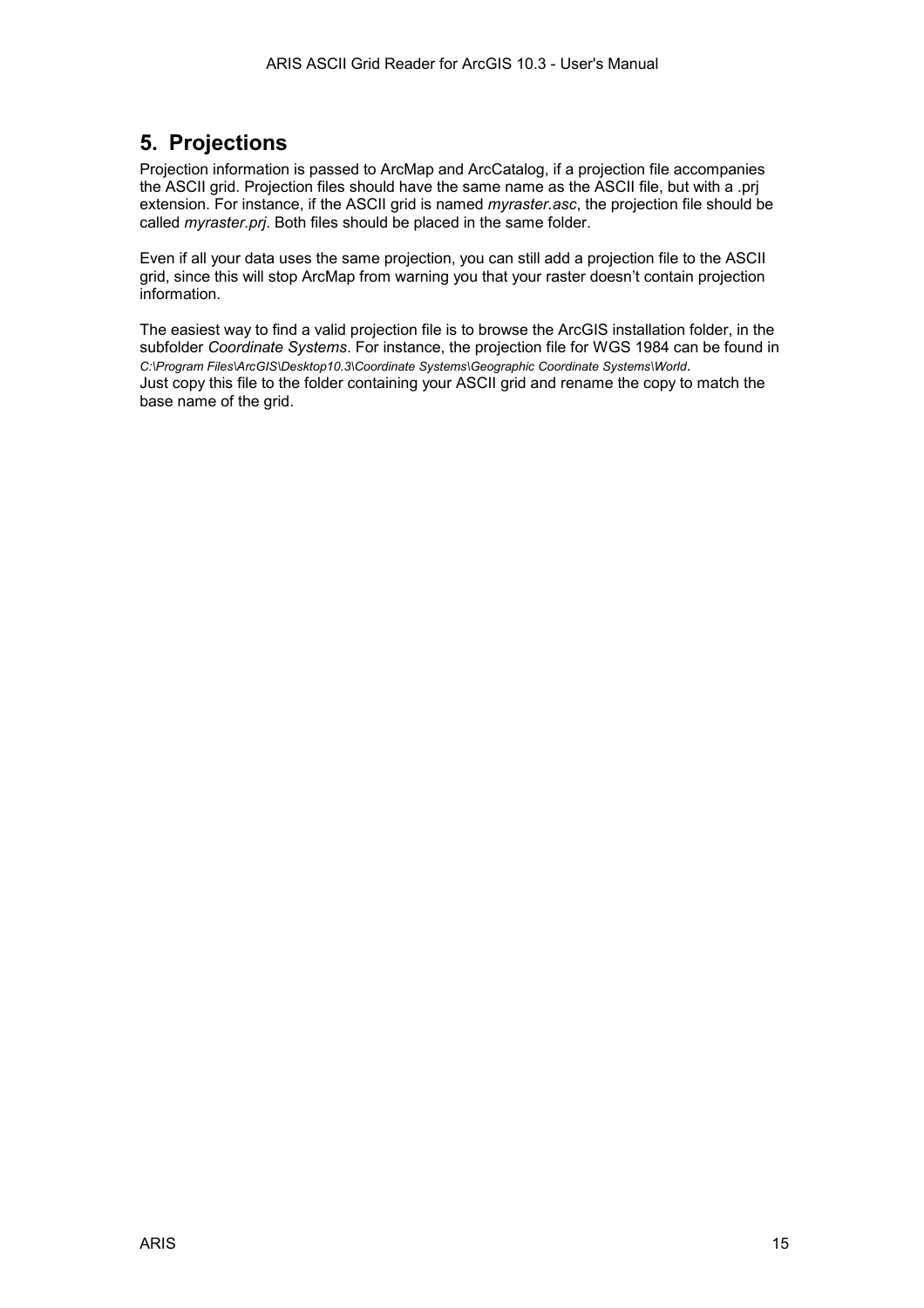## <span id="page-15-0"></span>**6. FAQ**

- Q: After registering my license I get a reminder message every time I start up ArcGIS. A: Be sure to register the tool as an administrator. Note: Having administrator-privileges may not be sufficient.
- Q: I installed the ASCII Grid Reader, but ArcMap and ArcCatalog still don't see ASCII Grids.
- A: Check whether the right version of ARIS ASCII Grid Reader is installed (chapter 7) for your current version of ArcGIS. And if the ASCII Grids comply to the definitions as in chapter [8](#page-17-0) ([ASCII Grid Format\)](#page-17-0).
- Q: While browsing to open an ASCII Grid I see many times a license reminder message.
- A: ArcGIS is requesting (too) many times information about all the files you might want to open in a directory. When you are using a trial license this may result in many reminder messages. Testing of the trial license is best done in directories with only a couple of files. Try the files in <programs>\ARIS\ASCIIGridReader\Example. As soon as ARIS ASCII Grid Reader is registered (licensed) you will not see these reminder messages anymore.
- Q: After registering my license I still get a reminder message.
- A: Because ArcGIS is requesting (too) many times information the registration might fail. After restarting ArcGIS it might be solved. Even better is to use the ARIS License Checker to register your license (no need to start ArcGIS). The ARIS License Checker is available without cost from [http://www.aris.nl/download.](http://www.aris.nl/download)
- Q: Some ASCII Grids work, others don't, why is that?
- A: The ASCII Grid Reader currently only recognizes files that have a file extension \*.asc, \*.grd, \*.agr or \*.aig. If your files are called, say, myraster.ras, or any other file extension, you have no option other than renaming it. If that's not feasible for you, send us an email and we'll consider adding your file extension in the next version.
- A: Possibly your ASCII Grid is not in the correct format, see chapter [8 \(ASCII Grid](#page-17-0)  [Format\)](#page-17-0) to check if your file complies with the ESRI ASCII Grid Format, the ARIS modified ASCII Grid Format or the ARIS extended ASCII Grid Format.
- Q: Does the ASCII Grid Reader work with newer ArcGIS versions?
- A: For newer ArcGIS versions you probably need another ASCII Grid Reader version (if available).
- Q: I have removed ASCII Grid Reader. However when I start ArcGIS I still see pop-up messages telling me I have to register.
- A: Before de-installing ASCII Grid Reader make sure you have no ArcGIS applications running. If, by accident, you did remove ASCII grid reader when ArcMap or ArcCatalog was still running your best bet is to re-install ASCII grid reader and then remove it again after you exited all ArcGIS applications.
- Q: In ArcGIS 9.2 and higher, default support has been added for ASCII grid. Do I still need the ARIS ASCII Grid Reader?
- A: The default ASCII Grid support in ArcGIS 9.2 until ArcGIS 10.0 shows the grid stretched between a theoretically minimum and maximum. This usually results in a grey or black image. The ARIS ASCII Grid Reader shows your grid stretched between the minimum and maximum values in the ASCII Grid file and thus gives a realistic view of you grid.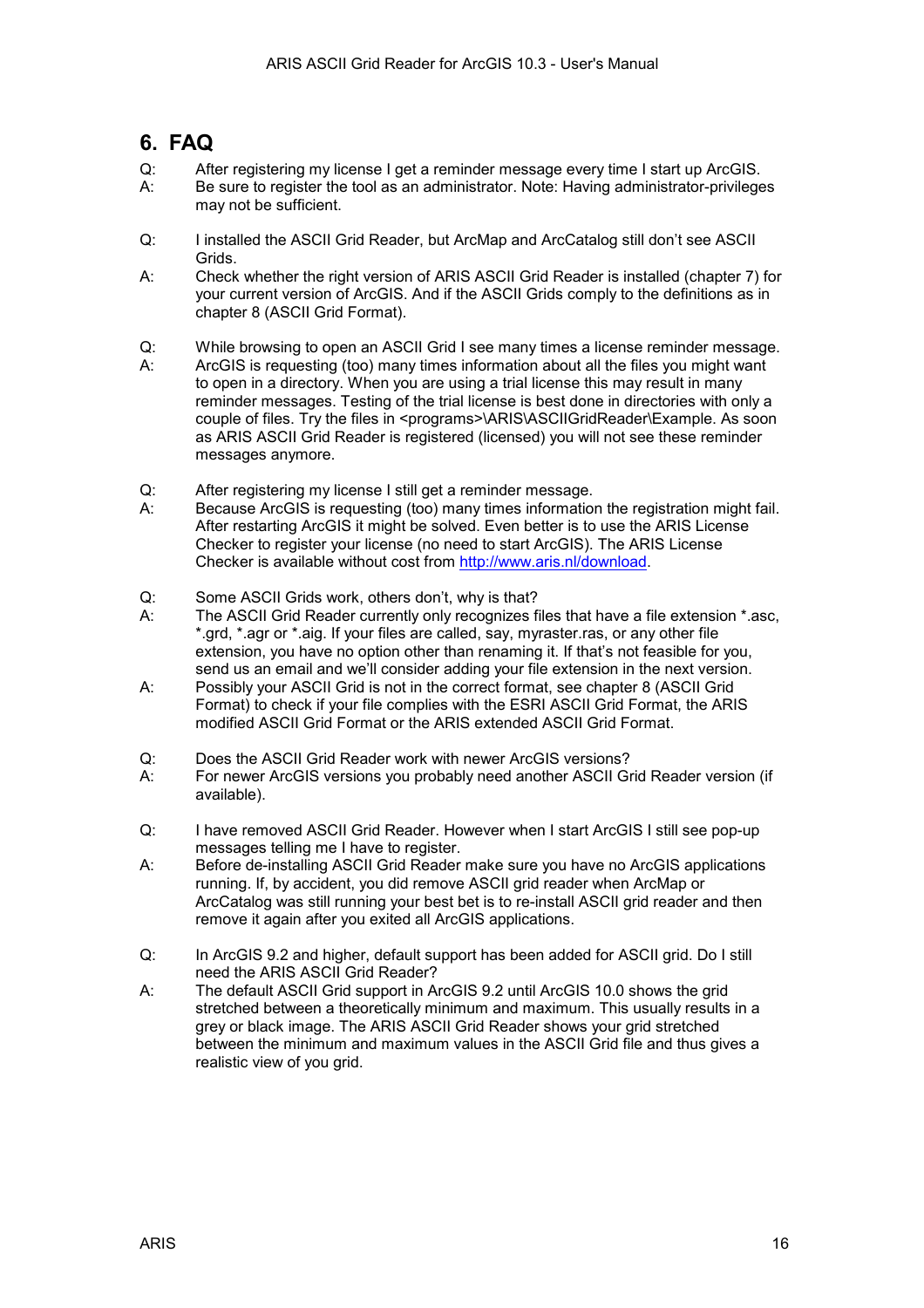## <span id="page-16-0"></span>**7. History**

This is the version history for the ARIS ASCII grid reader. The version number can be found by locating the file *asc.dll* or *ARISAsciiGridReader.dll*. In a default ArcGIS installation this file should be in the following folder:

*C:\Program Files\ArcGIS\Desktop10.3\bin\gdalplugins*

Right click on this file and choose *Properties*. The *Version* tab contains version information.

| Version | <b>Features</b>                                                                  |
|---------|----------------------------------------------------------------------------------|
| 1.0     | First release for ArcGIS 8                                                       |
| 1.1     | Added support for .grd and .agr file name extensions                             |
| 1.2     | Added support for projections in a .prj file                                     |
| 1.2.1   | ArcGIS does not crash anymore when removing ASCII grids                          |
| 1.2.2   | ArcGIS 9.1 does not disappear anymore when starting up with ASCII Grid Reader    |
|         | Solved the popup message flood occurring sometimes when starting an              |
|         | unregistered version of ASCII Grid Reader                                        |
|         | ArcGIS does not crash anymore when previewing a .prj file                        |
|         | Check on locked files when removing/updating ASCII Grid Reader installation      |
| 2.0.1   | Installation procedure support for installing with ArcGIS 9.2                    |
|         | Added support for .aig file name extension                                       |
| 2.0.2   | Documentation update for ArcGIS 9.3 and 9.3.1                                    |
| 3.0.0   | Support for use with ArcGIS 10.0 through modified ASCII Grid format              |
|         | Added support for non-square cellsize (rectangular cells)                        |
|         | Non-numeric Nodata value is accepted                                             |
|         | Any order of keywords in header is made possible                                 |
| 3.0.1   | Better check on valid ArcGIS versions in setup.                                  |
| 3.1.0   | Program and setup changed for compatibility with ArcGIS 10.1                     |
|         | Added some non-square cellsize examples.                                         |
| 3.2.1   | Support for use with ArcGIS 10.2 (and ArcGIS 10.1) and 64-bit Windows (as 32-bit |
|         | program).                                                                        |
| 3.2.2   | Support for use with ArcGIS 10.2.1 added.                                        |
| 3.2.3   | Floating License as a new license type                                           |
| 3.3.0   | Support for use with ArcGIS 10.3 and 10.3.1                                      |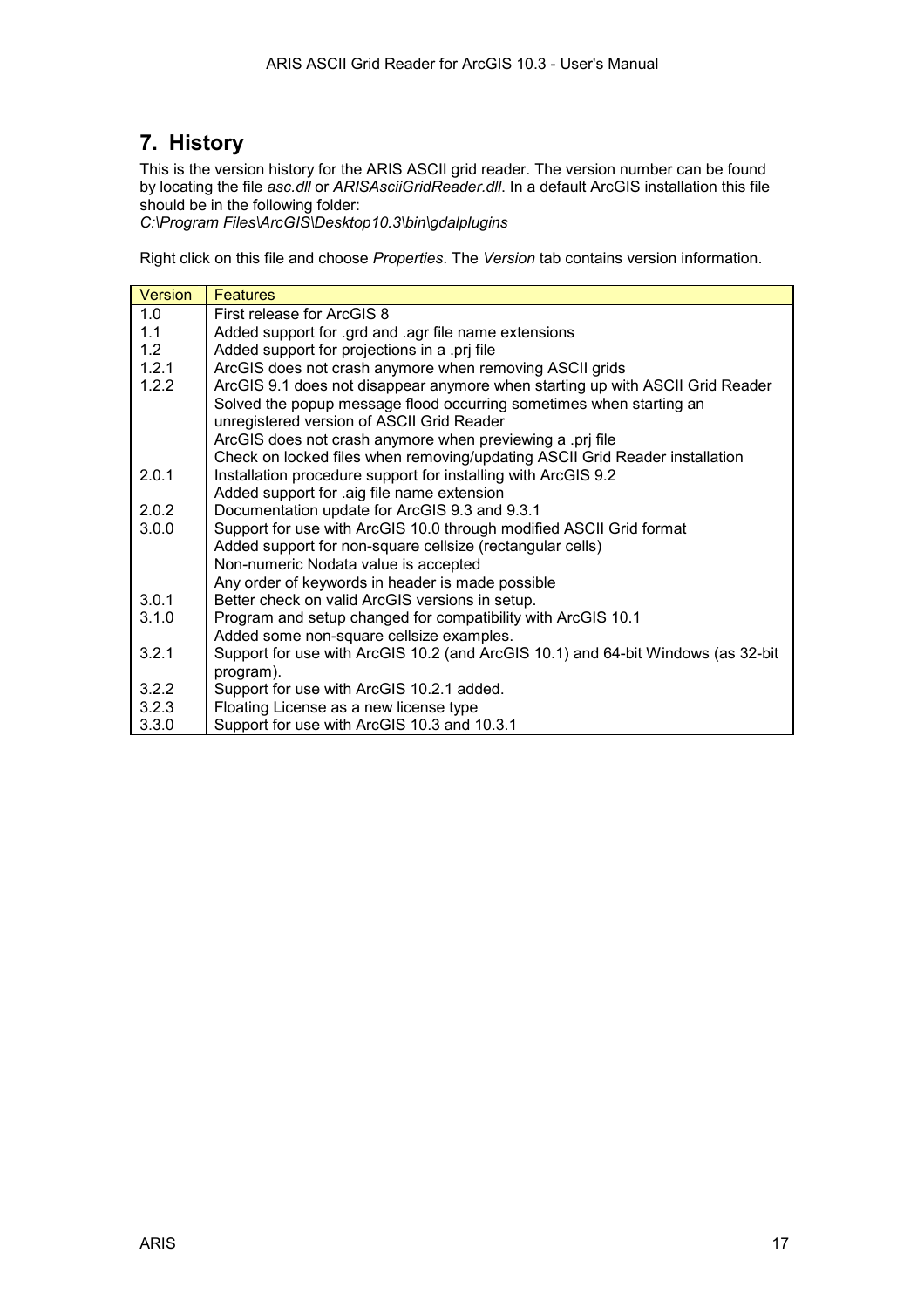# <span id="page-17-0"></span>**8. ASCII Grid Format**

### *8.1 ARIS modified ASCII Grid format*

The ARIS ASCII Grid Reader for ArcGIS 10 is able to read a modified ASCII Grid. The format is the same as the ESRI ASCII Grid Format or the ARIS extended ASCII Grid format but starting with only one extra line containing anything but an ASCII Grid keyword (case insensitive). It is also possible to add an empty row at the first line of the ASCII Grid.

```
<newline | any text != ESRI ASCII GRID keyword> 
<NCOLS xxx> 
<NROWS xxx> 
<XLLCENTER xxx | XLLCORNER xxx> 
<YLLCENTER xxx | YLLCORNER xxx> 
<CELLSIZE xxx> 
{NODATA_VALUE xxx} 
row 1 
row 2 
. 
. 
. 
row n
```
Examples of the ARIS modified ASCII Grid:

| <empty row=""></empty> | Your own text        | ASCII GRID (ARIS)    |
|------------------------|----------------------|----------------------|
| ncols 3                | ncols                | ncols 3              |
| nrows 3                | nrows                | nrows 3              |
| xllcorner 677730.076   | xllcorner 677730.076 | xllcorner 677730.076 |
| vllcorner 415321.484   | yllcorner 415321.484 | yllcorner 415321.484 |
| cellsize 30            | cellsize 30          | cellsize 30          |
| NODATA value -9999     | NODATA value -9999   | NODATA value -9999   |
| $1, 2, -9999$          | $12 - 9999$          | $1, 2, -9999$        |
| 3 4 5                  | 3 4 5                | 3 4 5                |
| $-999978$              | $-999978$            | $-999978$            |
|                        |                      |                      |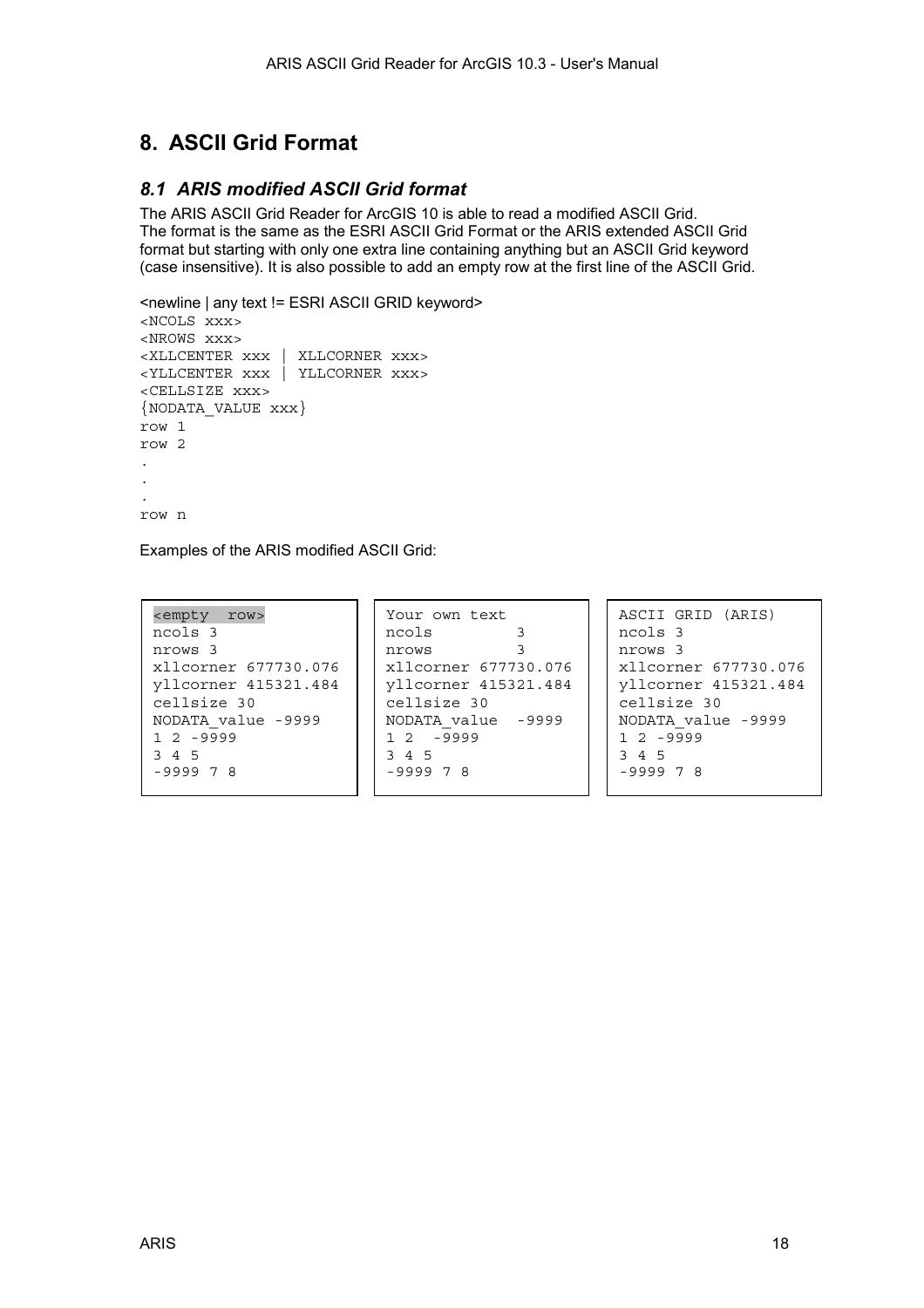#### <span id="page-18-0"></span>*8.2 ARIS extended ASCII Grid format*

The ARIS ASCII Grid Reader for ArcGIS 10 is able to read an extended ASCII Grid. The format is the same as the [ESRI ASCII Grid Format o](#page-19-0)r the [ARIS modified ASCII Grid](#page-17-0)  [format](#page-17-0) but also defines:

- Non-square cellsize
- Non-numeric Nodata Values (like "NULL", "NA", "mv', "!", "-")
- Keywords in any order in the header (Even the optional NODATA\_VALUE may be the first keyword in the file)

The first line to make it an ARIS custom ASCII Grid is not necessarily needed with a nonsquare cellsize or with some different order of the keywords (like NODATA\_VALUE on the first line).

```
{newline | any text != ESRI ASCII GRID keyword} 
<NCOLS xxx> 
<NROWS xxx> 
<XLLCENTER xxx | XLLCORNER xxx> 
<YLLCENTER xxx | YLLCORNER xxx> 
<CELLSIZE xxx> | <XCELLSIZE xxx> | <XDIM xxx> 
                 | <YCELLSIZE xxx> | <YDIM xxx>
{NODATA_VALUE xxx|aaa} 
row 1 
row 2 
. 
. 
. 
row n
```
**Where** 

"xxx" is any number and "aaa" is almost any standard ASCII string of one or more characters. XCELLSIZE and XDIM is the cellsize (dimension) on the X-axis YCELLSIZE and YDIM is the cellsize (dimension) on the Y-axis

The XDIM and YDIM keywords can be used instead of XCELLSIZE and YCELLSIZE for better compatibility with other software or other ASCII Grid formats.

Examples of the ARIS extended ASCII Grid:

| <empty row=""></empty> | ncols              |                      | ncols 3              |
|------------------------|--------------------|----------------------|----------------------|
| ncols 3                | nrows              |                      | nrows 3              |
| nrows 3                |                    | xllcorner 677730.076 | xllcorner 677730.076 |
| xllcorner 677730.076   |                    | yllcorner 415321.484 | yllcorner 415321.484 |
| yllcorner 415321.484   | xcellsize 30       |                      | xdim 30              |
| cellsize 30            | ycellsize 10       |                      | ydim 10              |
| NODATA value !         | NODATA value -9999 |                      | NODATA value NULL    |
| 12!                    | $12 - 9999$        |                      | 1 2 NULL             |
| 3 4 5                  | 3 4 5              |                      | 3 4 5                |
| 178                    | $-999978$          |                      | NULL 7 8             |
|                        |                    |                      |                      |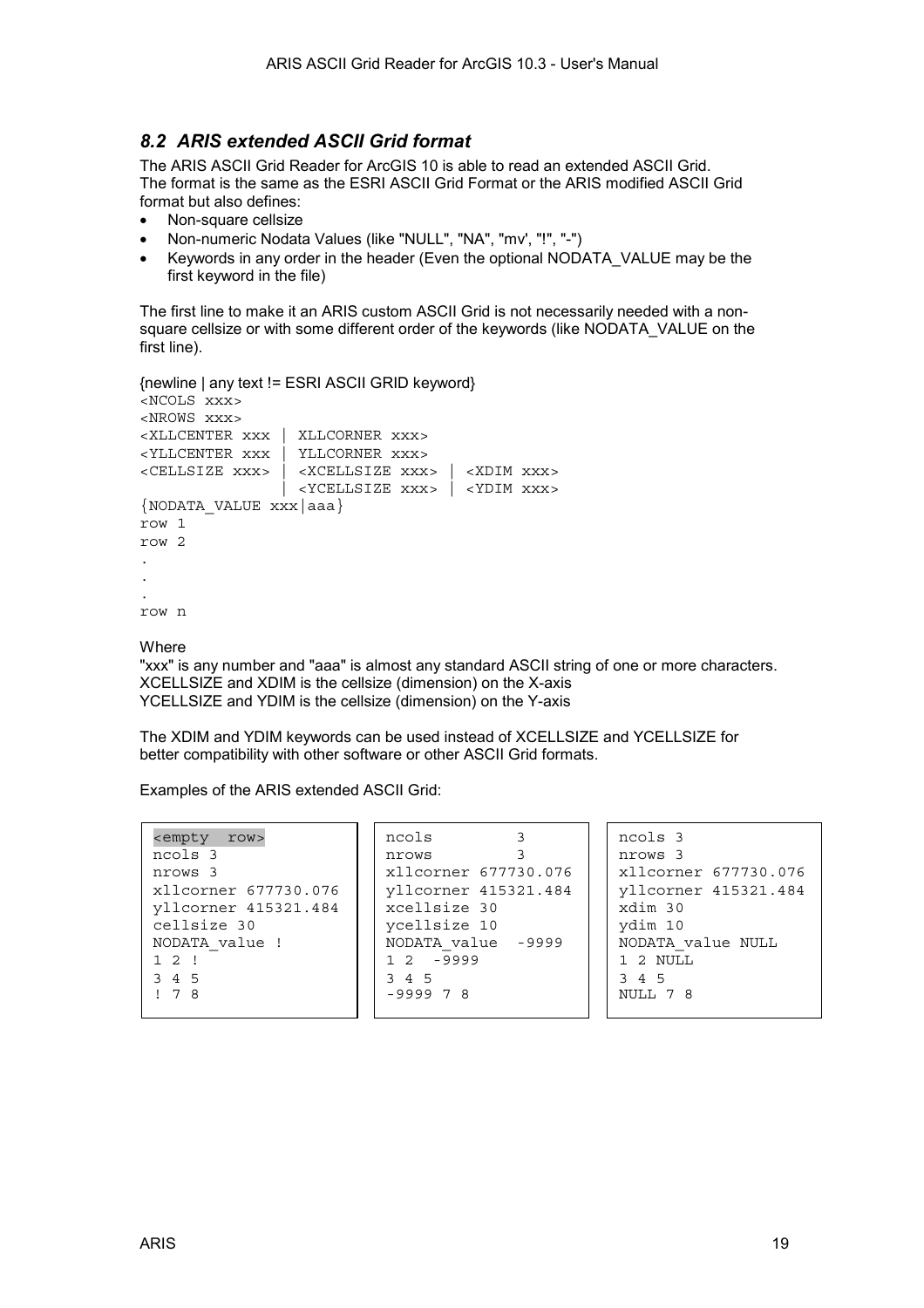#### <span id="page-19-0"></span>*8.3 ESRI ASCII Grid Format*

This description is taken from the ArcGIS Desktop documentation.

The ASCII file must consist of header information containing a set of keywords, followed by cell values in row-major order. The file format is:

```
<NCOLS xxx> 
<NROWS xxx> 
<XLLCENTER xxx | XLLCORNER xxx> 
<YLLCENTER xxx | YLLCORNER xxx> 
<CELLSIZE xxx> 
{NODATA_VALUE xxx} 
row 1 
row 2 
. 
. 
. 
row n
```
where xxx is a number, and the keyword nodata value is optional and defaults to -9999. Row 1 of the data is at the top of the raster, row 2 is just under row 1, and so on.

Example of an ESRI ASCII Grid:

```
ncols 3 
nrows 3 
xllcorner 677730.076 
yllcorner 415321.484 
cellsize 30 
NODATA_value -9999 
1 2 -9999 
3 4 5 
-9999 7 8
```
The nodata value is the value in the ASCII file to be assigned to those cells whose true value is unknown. In the raster they will be assigned the keyword NODATA.

Cell values should be delimited by spaces. No carriage returns are necessary at the end of each row in the raster. The number of columns in the header is used to determine when a new row begins.

The number of cell values must be equal to the number of rows times the number of columns, or an error will be returned.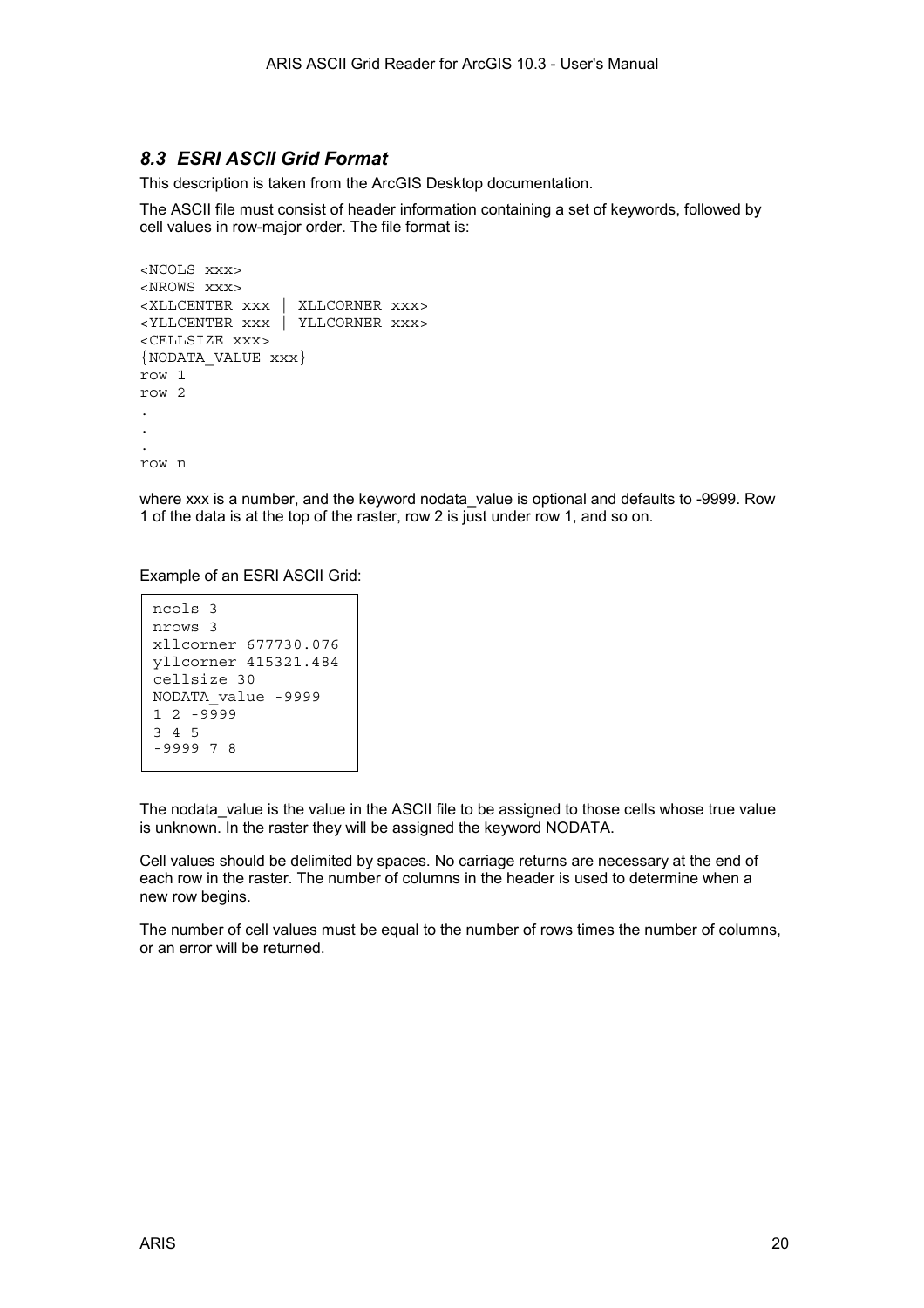### <span id="page-20-0"></span>**Appendix A. License Agreement**

ARIS Software License Agreement for ARIS ASCII Grid Reader for ArcGIS

-------------------------------------------------------------------------- This is a license agreement and not an agreement for sale. This license agreement (hereinafter referred to as AGREEMENT) is between the end user (hereinafter referred to as LICENSEE) and ARIS b.v., The Netherlands (hereinafter referred to as ARIS), and gives the LICENSEE certain limited rights to use the proprietary ARIS software ASCII Grid Reader for ArcGIS, examples, on-line and hardcopy documentation and updates (if applicable), hereinafter referred to as PRODUCT. All rights not specifically granted in this AGREEMENT are reserved to ARIS.

Ownership and grant of license

-------------------------------------------------

------------------------------

ARIS and its third party licensor(s) retain exclusive rights, title, and ownership of the copy of the PRODUCT licensed under this AGREEMENT and hereby grant to LICENSEE a personal, non-exclusive, non-transferable license to use the PRODUCT based on the terms and conditions of this AGREEMENT. From the date of receipt, the LICENSEE shall agree to make reasonable efforts to protect the PRODUCT from unauthorized use, reproduction, distribution, or publication.

Copyright

The PRODUCT is owned by ARIS and partly by its third party licensor(s) and is protected by Dutch copyright laws and subject to international laws, treaties, and/or conventions. The LICENSEE agrees not to export the PRODUCT into a country that does not have copyright laws that will protect ARIS's proprietary rights.

Permitted uses

-----------------------

---------------

The LICENSEE may use the number of copies of the PRODUCT for which license fees have been paid on computer system(s) and/or specific computer network(s) for the LICENSEE's own internal use.

The LICENSEE may install the number of copies of the PRODUCT for which license or update fees have been paid onto permanent storage device(s) on computer system(s) and/or specific computer network(s).

The LICENSEE may make one (1) copy of the PRODUCT for archival purposes only, during the term of this AGREEMENT, unless the right to make additional copies has been granted by ARIS to the LICENSEE in writing.

The LICENSEE may use parts of the documentation in other documents for LICENSEE's own internal use only with the purpose of using or encouraging to use the PRODUCT.

Uses not permitted

The LICENSEE shall not sell, rent, lease, assign, timeshare, or transfer, in whole or in part, or provide unlicensed third parties access to prior or present versions of the PRODUCT, any updates, or the LICENSEE's rights under this AGREEMENT.

The LICENSEE shall not reverse, engineer, decompile, or disassemble the PRODUCT, or make any attempt to alter the license number and other license information shown in the about box.

The LICENSEE shall not remove or obscure any ARIS copyright or trademark notices.

The LICENSEE shall not make additional copies of the PRODUCT beyond what is laid down in the "permitted uses" section of this AGREEMENT.

Term

--------

The license granted by this AGREEMENT shall commence upon LICENSEE's receipt of the PRODUCT and shall continue until such time as:· the LICENSEE elects to discontinue the use of the PRODUCT;

· ARIS terminates the agreement due to the LICENSEE's material breach of this AGREEMENT.

Upon termination of this AGREEMENT in either instance, LICENSEE shall return to ARIS the PRODUCT and any whole or partial copies in any form. The parties hereby agree that all provisions operating to protect the rights of ARIS shall remain in force, should breach occur.